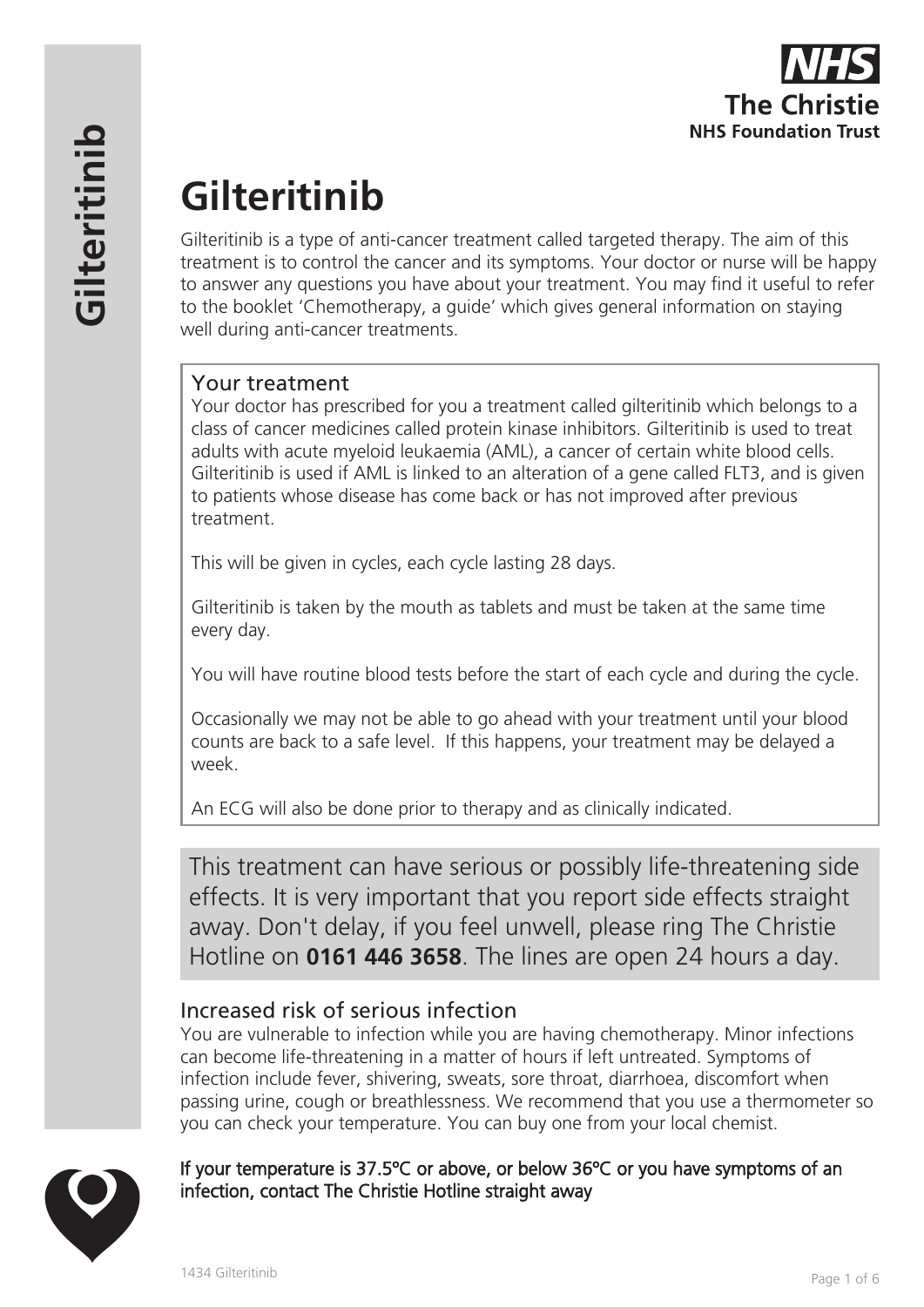# Possible side effects

Chemotherapy can cause many different side effects. Some are more likely to occur than others. We are all different, so we may get different side effects with varying severity. Most side effects are usually temporary, but in some rare cases they can be life-threatening. It is important to tell your hospital doctor or nurse about any side effects so they can be monitored and, where possible, treated.

# Common side effects (more than 1 in 10)

### • Low white blood cell count

There is a risk of infection and shingles.

#### • Bruising or bleeding

This treatment can reduce the production of platelets which help the blood to clot. Tell your doctor if you have unexplained bruising or bleeding, such as nosebleeds, bloodspots or rashes on the skin and bleeding gums. You may need a platelet infusion.

#### • Anaemia (low number of red blood cells)

While having this treatment you may become anaemic. This may make you feel tired and breathless. Let your doctor or nurse know if these symptoms are a problem. You may need a blood transfusion.

#### • Gastrointestinal disturbance

This treatment can cause constipation, diarrhoea, nausea, an increase or decrease in weight. It is important to drink plenty of fluid and maintain a balanced diet. Please report any of these symptoms to your nurse or doctor.

#### • Lethargy

This treatment may make you feel tired, short of breath or lacking in energy. It can be frustrating when you feel unable to cope with routine tasks. If you do feel tired, take rest when necessary. Gentle exercise such as walking can be beneficial.

#### • Oedema

Swelling due to fluid retention can be noticed,particularly in lower legs and ankles.

#### • Low blood pressure

You may have dizziness, nausea, feeling faint or have blurred vision.

#### • Aches and pains

Gilteritinib may cause muscular or joint aches and pains. A simple painkiller such as paracetamol may help with this. If you find that symptoms are persistent or unmanageable then speak to your doctor.

#### Uncommon side effects (less than 1 in 10)

#### • Pericardial effusion

Collection of fluid around the heart, which, if severe, can decrease the heart's ability to pump blood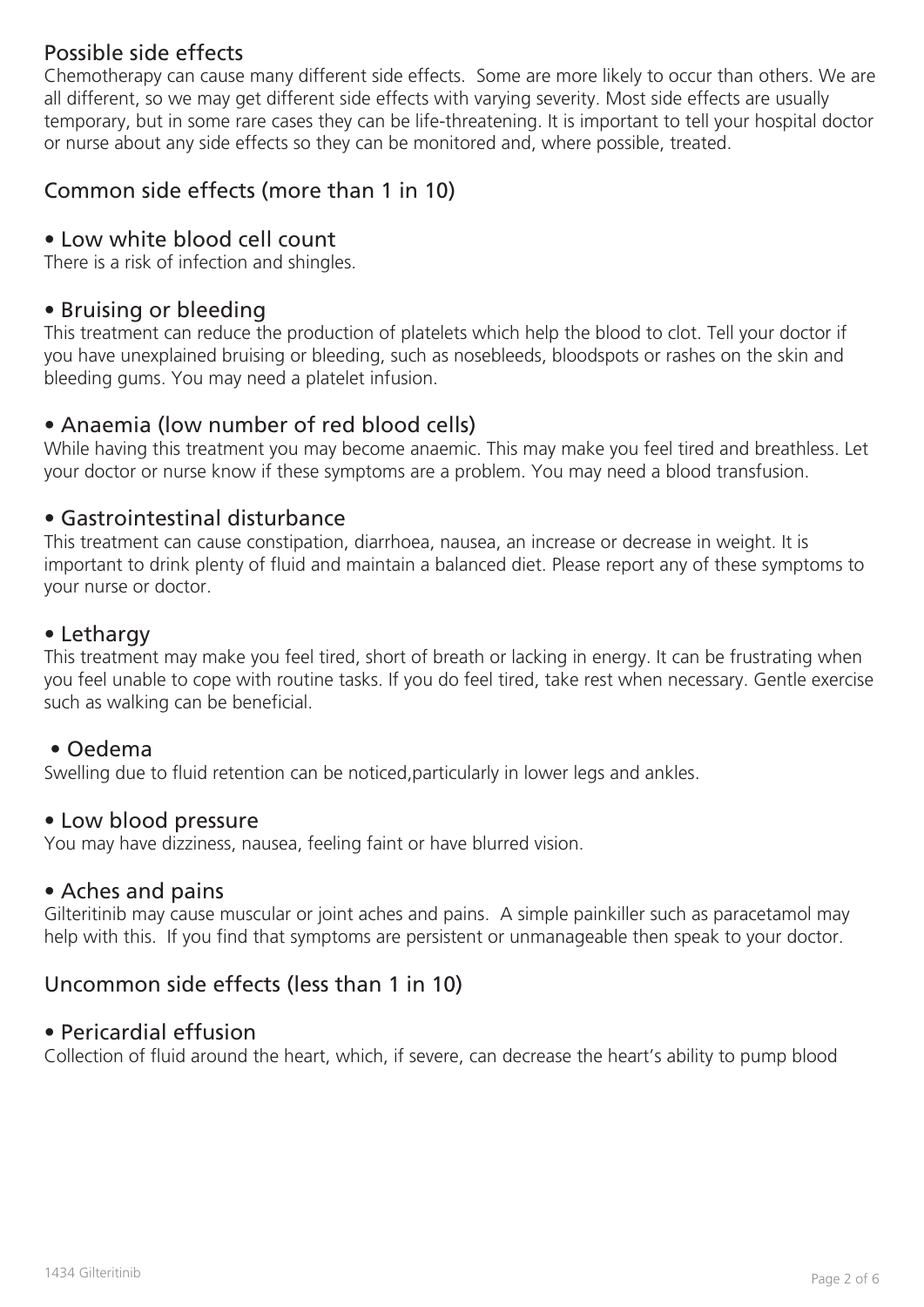#### • Pericarditis Inflammation of the heart.

# The following symptoms require medical attention, but are not an emergency. Contact your health care provider within 24 hours of noticing any of the following:

- Nausea (interferes with ability to eat and unrelieved with prescribed medication)
- Vomiting (vomiting more than 4-5 times in a 24 hour period)
- Diarrhoea (4-6 episodes in a 24-hour period)
- Constipation unrelieved by laxative use.
- Extreme fatigue (unable to carry on self-care activities) Mouth sores (painful redness, swelling and ulcers)
- Yellowing of the skin or eyes
- Swelling of the feet or ankles.
- Sudden weight gain.
- Signs of infection such as redness or swelling, pain on swallowing, coughing up mucus, or painful urination.
- Unable to eat or drink for 24 hours or have signs of dehydration: tiredness, thirst, dry mouth, dark and decreased amount of urine, or dizziness.

#### Serious and potentially life threatening side effects

In a small proportion of patients chemotherapy can result in very severe side effects which may rarely result in death. The team caring for you will discuss the risk of these side effects with you.

#### • Differentiation syndrome

Contact your doctor straight away if you have any of the following symptoms: fever, trouble breathing, rash, dizziness or lightheadedness, rapid weight gain, swelling of your arms or legs.

#### • Posterior reversible encephalopathy syndrome (PRES) (Warning!)

Contact your doctor straight away if you have a seizure, quickly worsening headache, confusion, or other vision problems.

# • Heart rhythm problems (QT prolongation) (Warning!)

Contact your doctor straight away if you have a change in your heartbeat, or if you feel dizzy, lightheaded, or faint.

#### Late side effects

Some side effects may become evident only after a number of years. In reaching any decision with you about treatment, the potential benefit you receive from treatment will be weighed against the risks of serious long term side effects to the heart, lungs, kidneys and bone marrow. With some drugs there is also a small but definite risk of developing another cancer. If any of these problems specifically applies to you, the doctor will discuss these with you and note this on your consent form.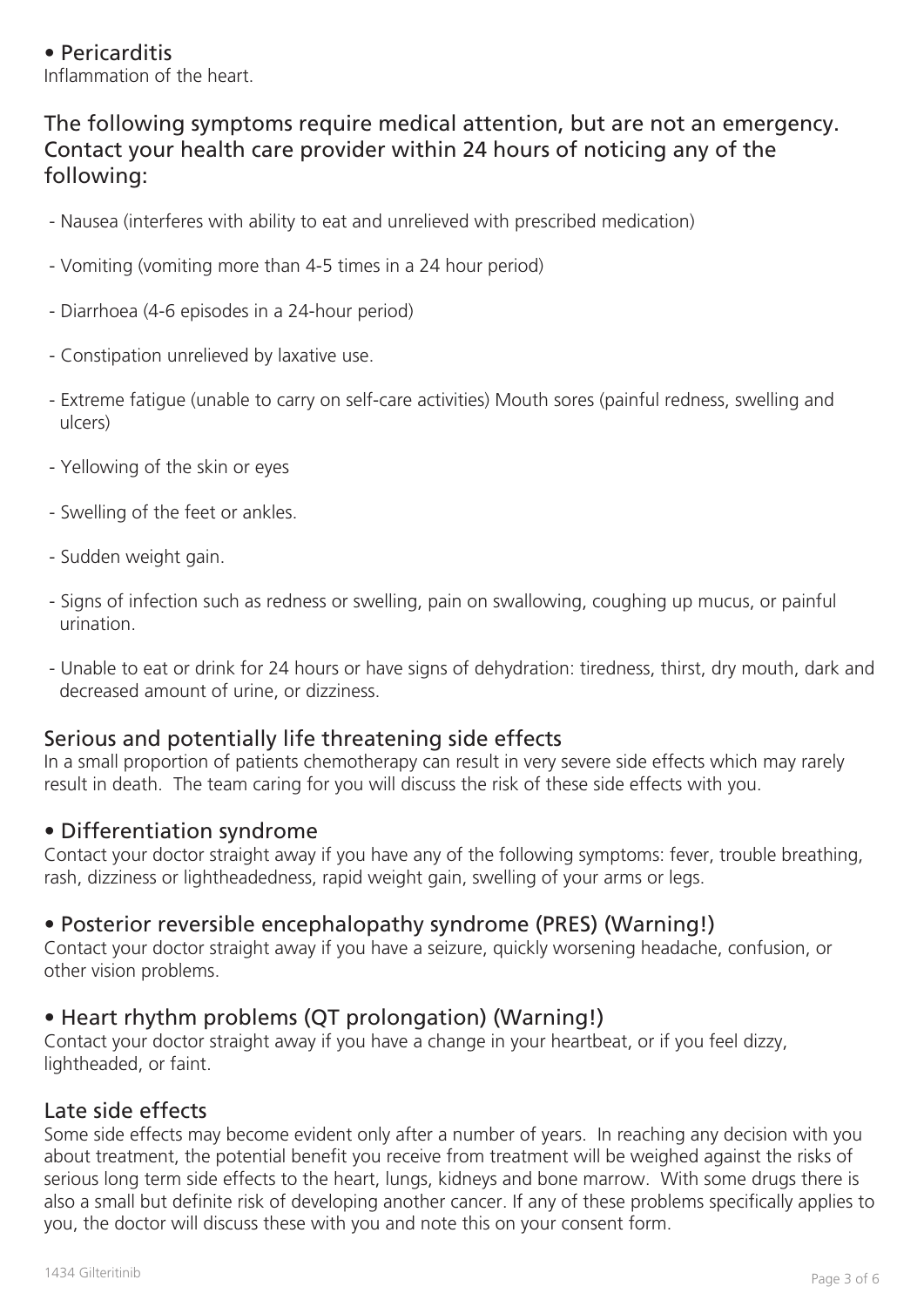# Sex, contraception and fertility

### Pregnancy and breast feeding

Gilteritinib may harm your unborn baby and should not be used during pregnancy.

Women taking gilteritinib who are able to become pregnant should use an effective method of contraception during treatment with gilteritinib and for at least 6 months after stopping gilteritinib. If you use a hormonal contraceptive, you must also use a barrier method, such as a condom or a diaphragm. Men taking gilteritinib whose partners are able to become pregnant should use an effective method of contraception during treatment with gilteritinib and for at least 4 months after stopping the treatment.

It is not known if gilteritinib passes into your breast milk and could harm your baby. You should not breast-feed during treatment with gilteritinib and for at least 2 months after stopping the treatment.

If you are pregnant, think you may be pregnant or are planning to have a baby, ask your doctor, pharmacist or nurse for advice before taking this medicine.

#### Other medicines and Gilteritinib

Tell your doctor, pharmacist or nurse if you are taking, have recently taken or might take any other medicines. Gilteritinib may affect the way these medicines work, or these medicines may affect how gilteritinib works.

In particular, tell your doctor, pharmacist or nurse if you are taking any of the following medicines:

- medicines used to treat tuberculosis, such as rifampicin;
- medicines used to treat epilepsy, such as phenytoin;
- medicines used to treat fungal infections such as voriconazole, posaconazole or itraconazole;
- medicines used to treat bacterial infections such as erythromycin, clarithromycin or azithromycin;
- medicines used to treat high blood pressure (hypertension) such as captopril or carvedilol;
- medicines used to treat infections with the human immunodeficiency virus (HIV) such as ritonavir;
- medicines used to treat depression such as escitalopram, fluoxetine or sertraline;
- medicines used to treat heart problems, such as digoxin;
- medicines used to prevent blood clots, such as dabigatran etexilate;
- St. John's wort (also known as Hypericum perforatum), a herbal medicine used to treat depression.

If you normally take any of these medicines, your doctor might change it and prescribe a different medicine for you during your treatment with gilteritinib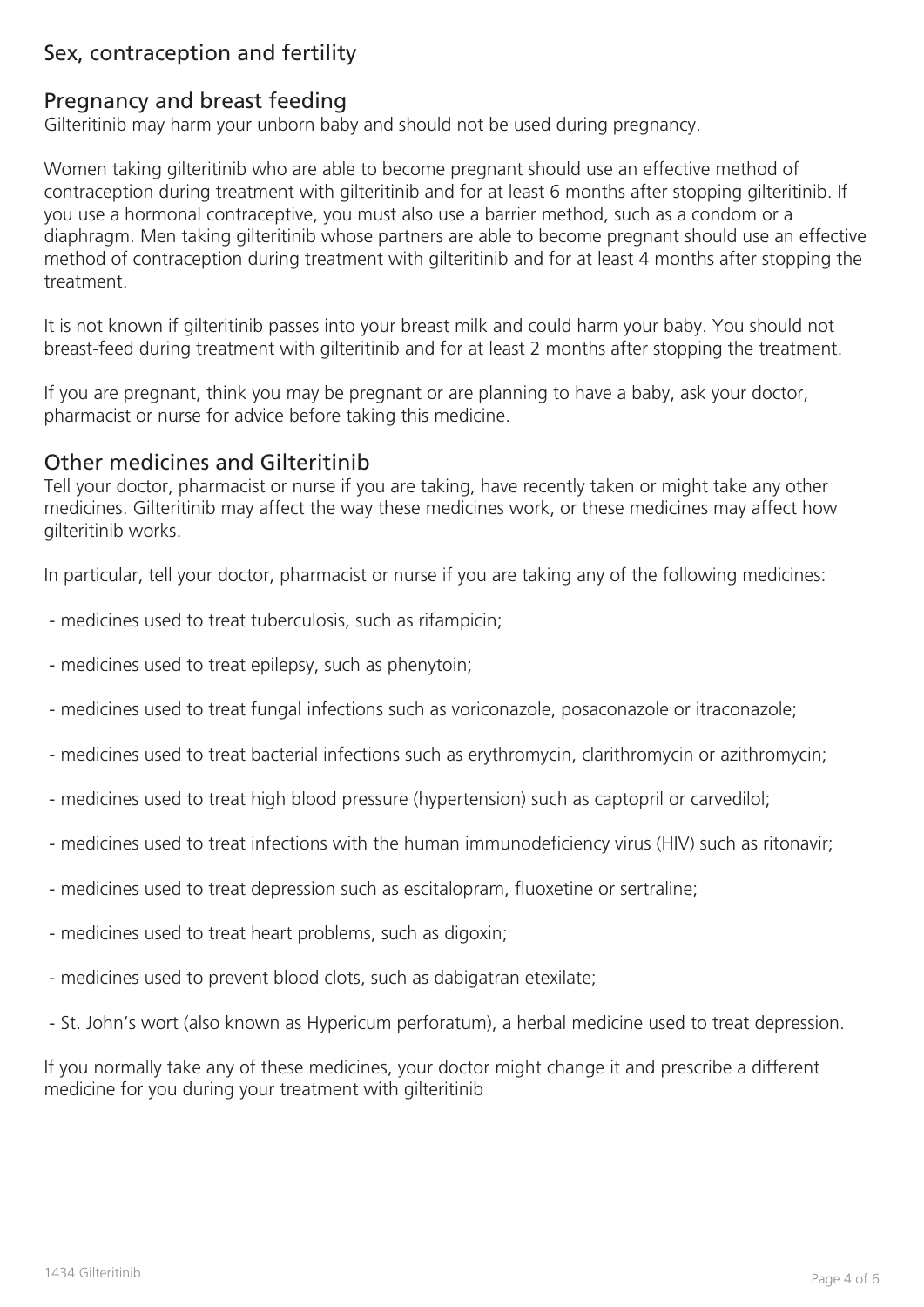# **Contacts**

Ifyou have any general questions or concerns about your treatment, please contact the Haematology team.

| 0161 918 7962             |
|---------------------------|
| 0161 446 3924             |
| 0161 446 3000             |
| 0161 446 3658 (24 hours). |
|                           |

Your key worker is: ....................................................................